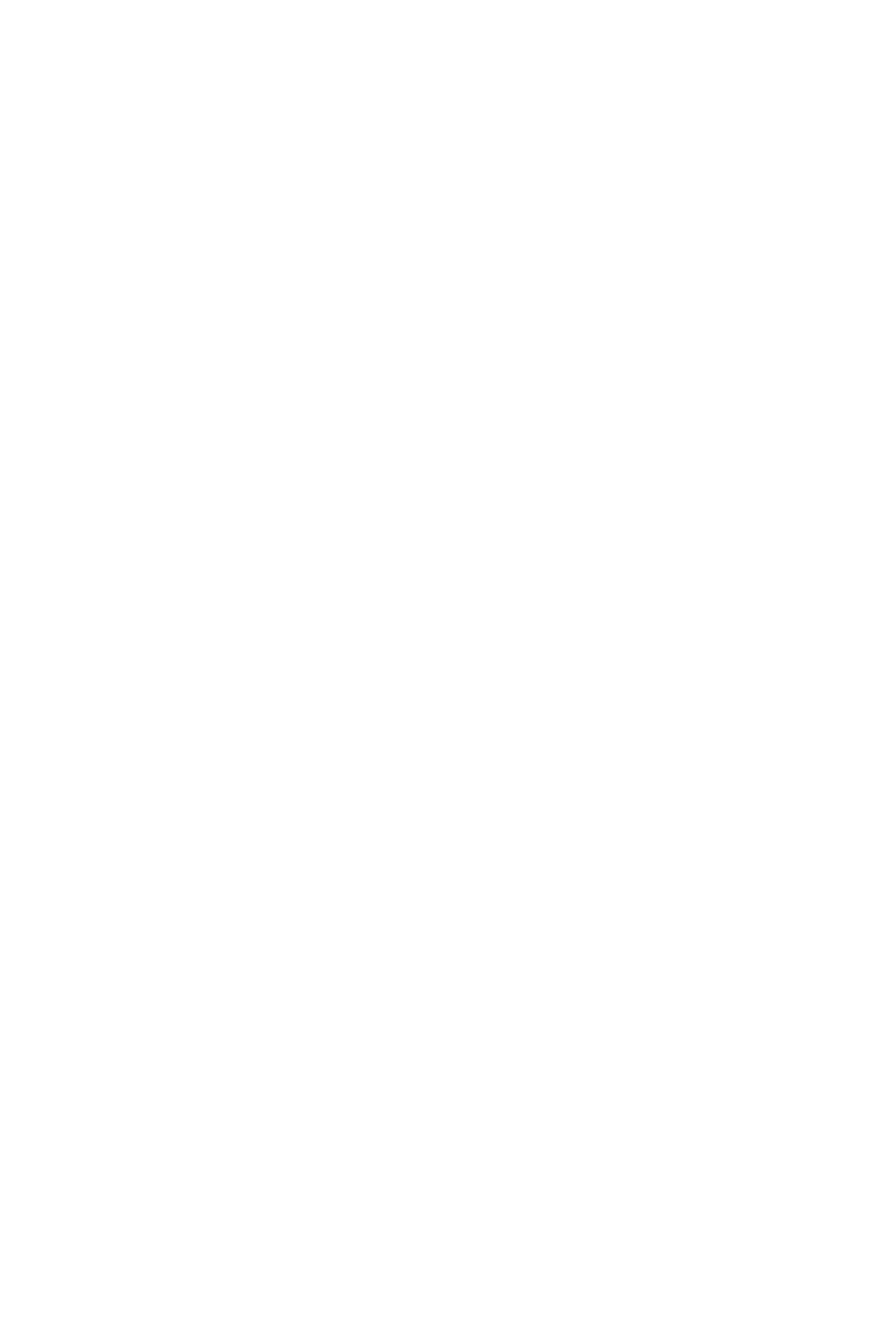#### **2022** LOCAL CLASS ADDENDUM Revised December 2021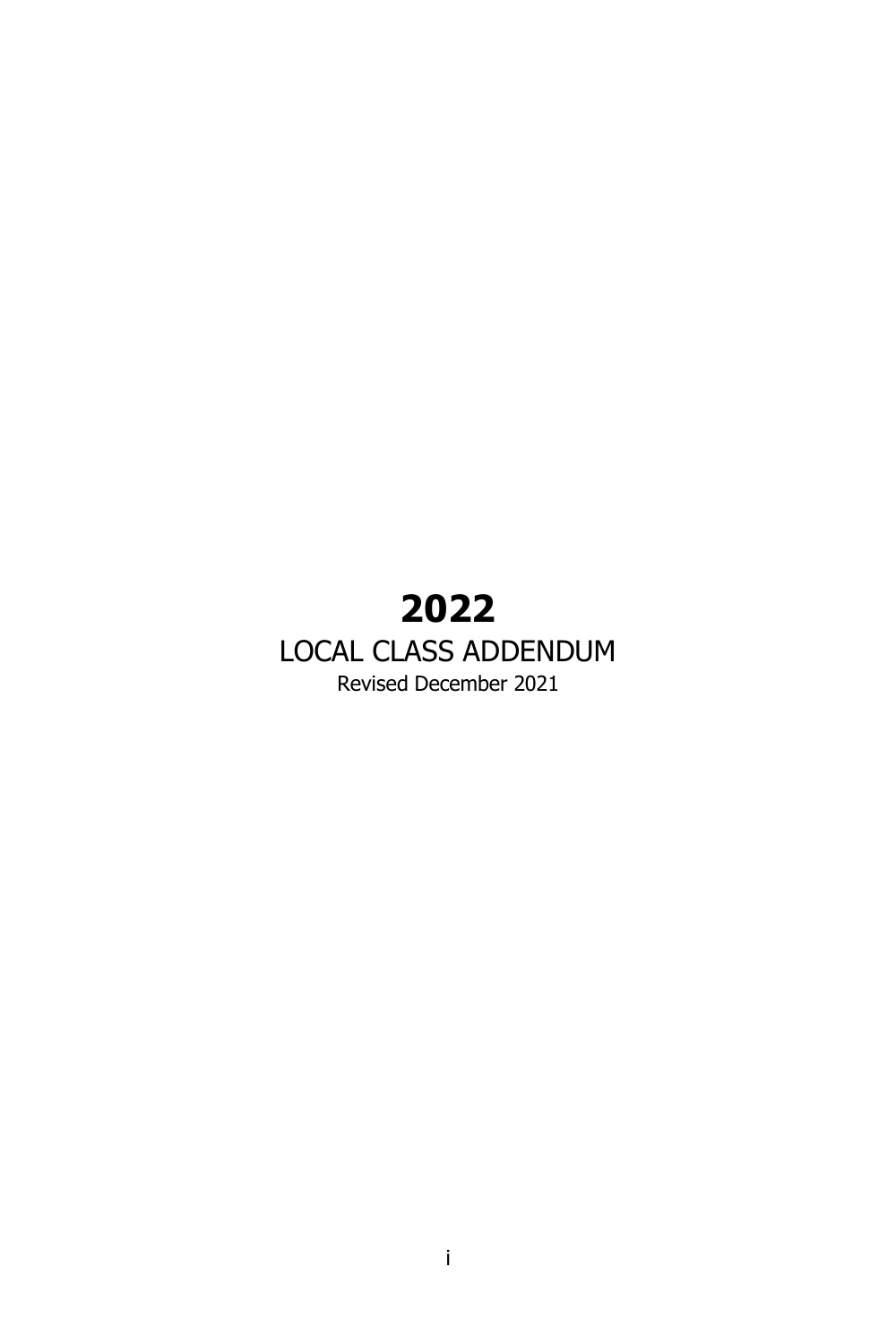# Contents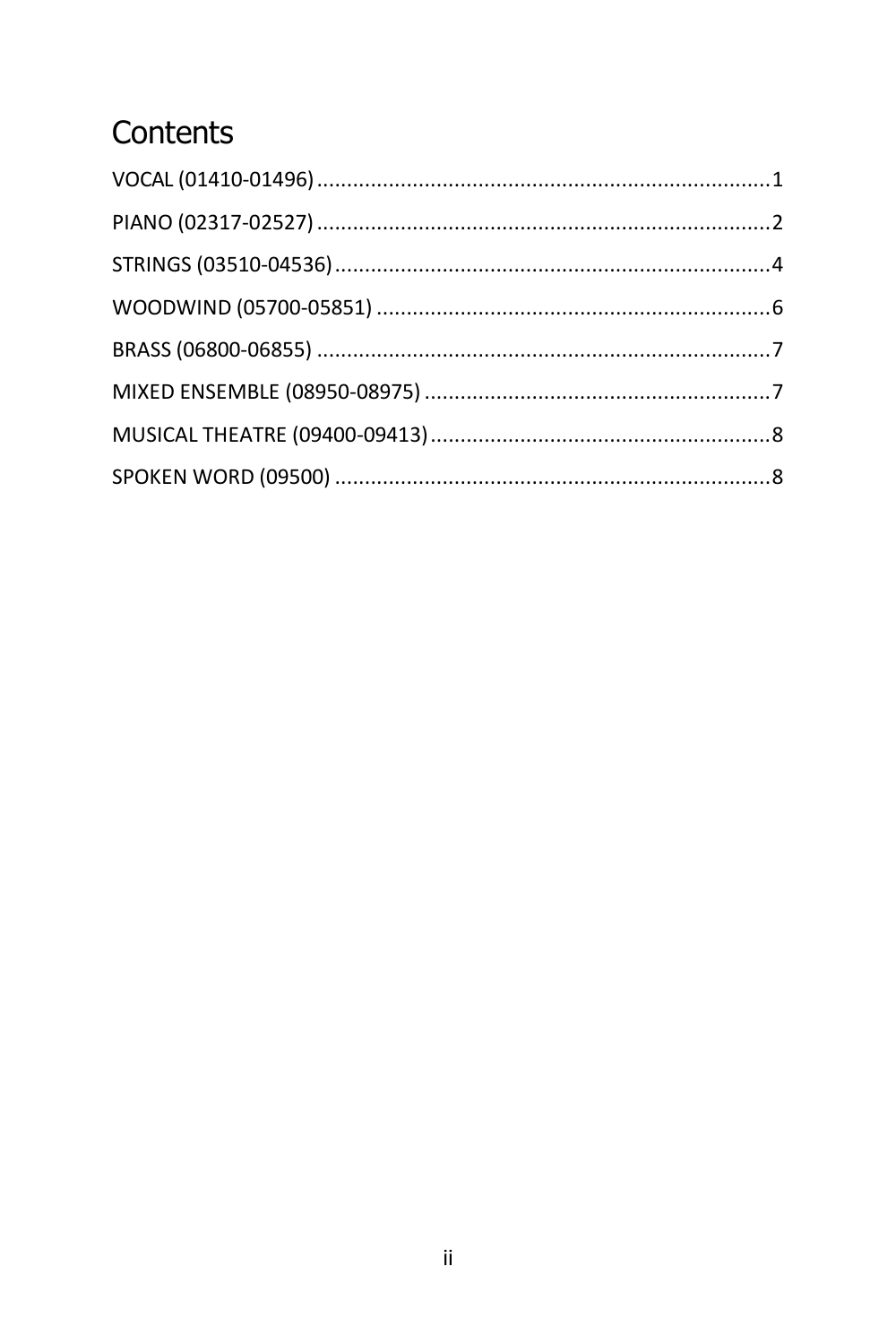# <span id="page-4-0"></span>VOCAL (01410-01496)

- 01410 Vocal Contemporary Sacred Solo, 18 years & under (D)
- 01411 Vocal Contemporary Sacred Solo, 16 years & under (D)
- 01412 Vocal Contemporary Sacred Solo, 14 years & under (D)
- 01413 Vocal Contemporary Sacred Solo, 12 years & under (D)
- 01414 Vocal Contemporary Sacred Solo, 10 years & under (D)
- 01415 Vocal Contemporary Sacred Solo, 8 years & under (D)
- 01420 Vocal Pop/Movie/TV, 18 years & under (D)
- 01421 Vocal Pop/Movie/TV, 16 years & under (D)
- 01422 Vocal Pop/Movie/TV, 14 years & under (D)
- 01423 Vocal Pop/Movie/TV, 12 years & under (D)
- 01424 Vocal Pop/Movie/TV, 10 years & under (D)
- 01425 Vocal Pop/Movie/TV, 8 years & under (D)
- 01432 Vocal Solo, Own Composition, 15 years & over (D)
- 01433 Vocal Solo, Own Composition, 14 years & under (D)
- 01442 Vocal Duet, Own Composition, 15 years & over (D)
- 01443 Vocal Duet, Own Composition, 14 years & under (D)
- 01467 Vocal National Anthem, 15 years & over (D)
- 01468 Vocal National Anthem, 14 years & under (D)
- 01479 Vocal Duet, Teacher & Student, 15 years & over (D)
- 01480 Vocal Duet, Teacher & Student, 14 years & under (D)
- 01490 Vocal Solo, Contemporary Commercial Music, Senior Open (D)
- 01491 Vocal Solo, Contemporary Commercial Music, 18 yrs, & under (D)
- 01492 Vocal Solo, Contemporary Commercial Music, 16 yrs & under (D)
- 01493 Vocal Solo, Contemporary Commercial Music, 14 yrs & under (D)
- 01494 Vocal Solo, Contemporary Commercial Music, 12 yrs & under (D)
- 01495 Vocal Solo, Contemporary Commercial Music, 10 yrs & under (D)
- 01496 Vocal Solo, Contemporary Commercial Music, 8 yrs & under (D)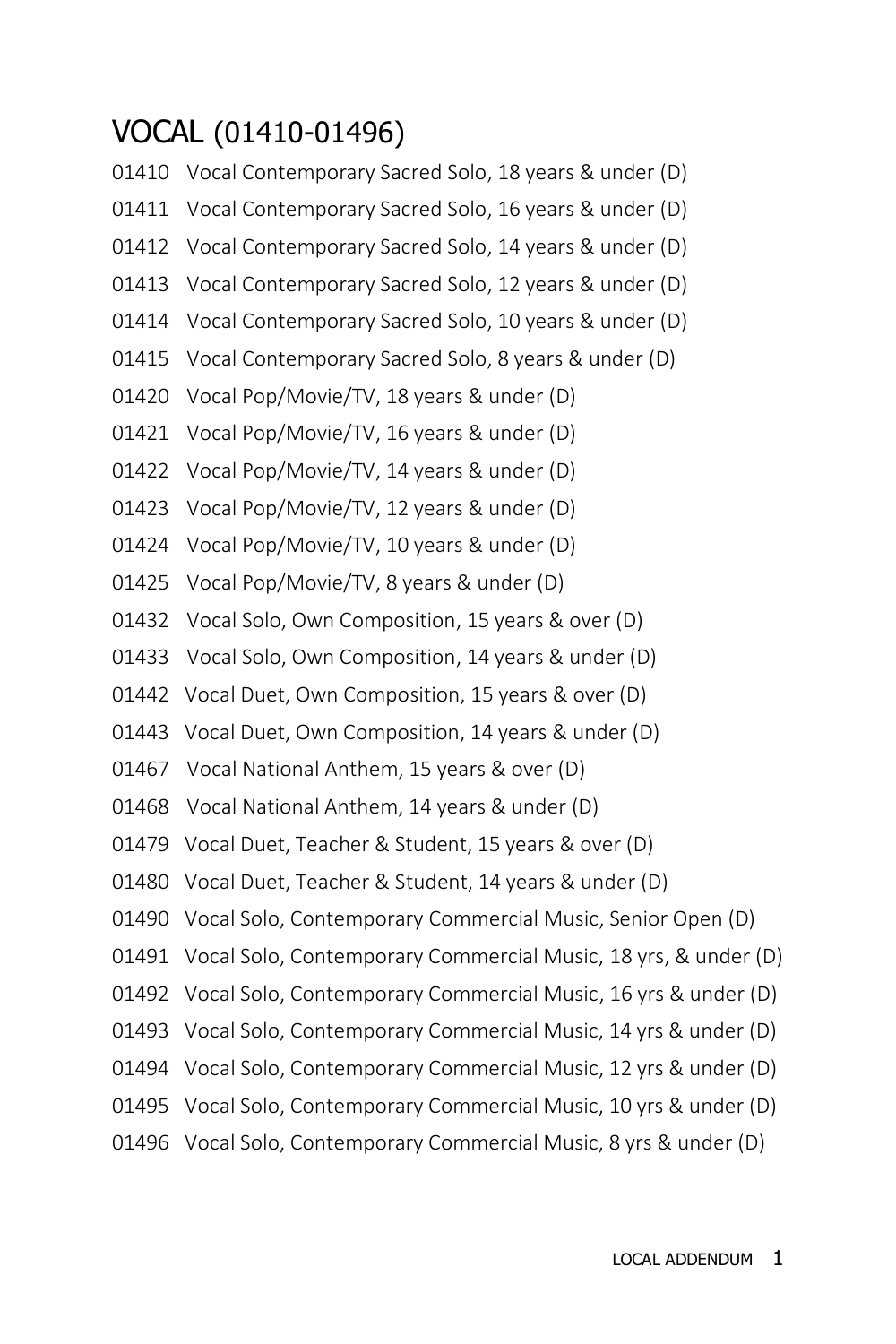#### <span id="page-5-0"></span>PIANO (02317-02527)

- Piano Due1t, 6 years & under (D) Six Hands on the Piano, Students & Teacher (D) Six Hands on the Piano, 18 years & under (D) Six Hands on the Piano, 16 years & under (D) Six Hands on the Piano, 14 years & under (D) Six Hands on the Piano, 12 years & under (D) Piano Duet, Teacher/Student, Open (D) Piano Duet, Teacher/Student, 18 years & under (D) Piano Duet, Teacher/Student, 16 years & under (D) Piano Duet, Teacher/ Student, 14 years & under (D) Piano Duet, Teacher/ Student, 12 years & under (D) Piano Duet, Teacher/ Student, 10 years & under (D) Piano Duet, Teacher/ Student, 8 years & under (D) Piano Duet, Teacher/ Student, 6 years & under (D) Piano Pop/Movie/TV, 18 years & under (D) Piano Pop/Movie/TV, 16 years & under (D) Piano Pop/Movie/TV, 14 years & under (D) Piano Pop/Movie/TV, 12 years & under (D) 02428 Piano Pop/Movie/TV, 10 years & under (D) Piano Pop/Movie/TV, 8 years & under (D) Piano Own Composition, Senior Open (D)
- Piano Own Composition, 18 years & under (D),
- Piano Own Composition, Piano Duet Open (D)
- Piano Jazz/ Blues/Ragtime Solo, Senior Open (D)
- Piano Jazz/Blues/Ragtime Solo, 18 years & under (D)
- Piano Jazz/Blues/Ragtime Solo, 16 years & under (D)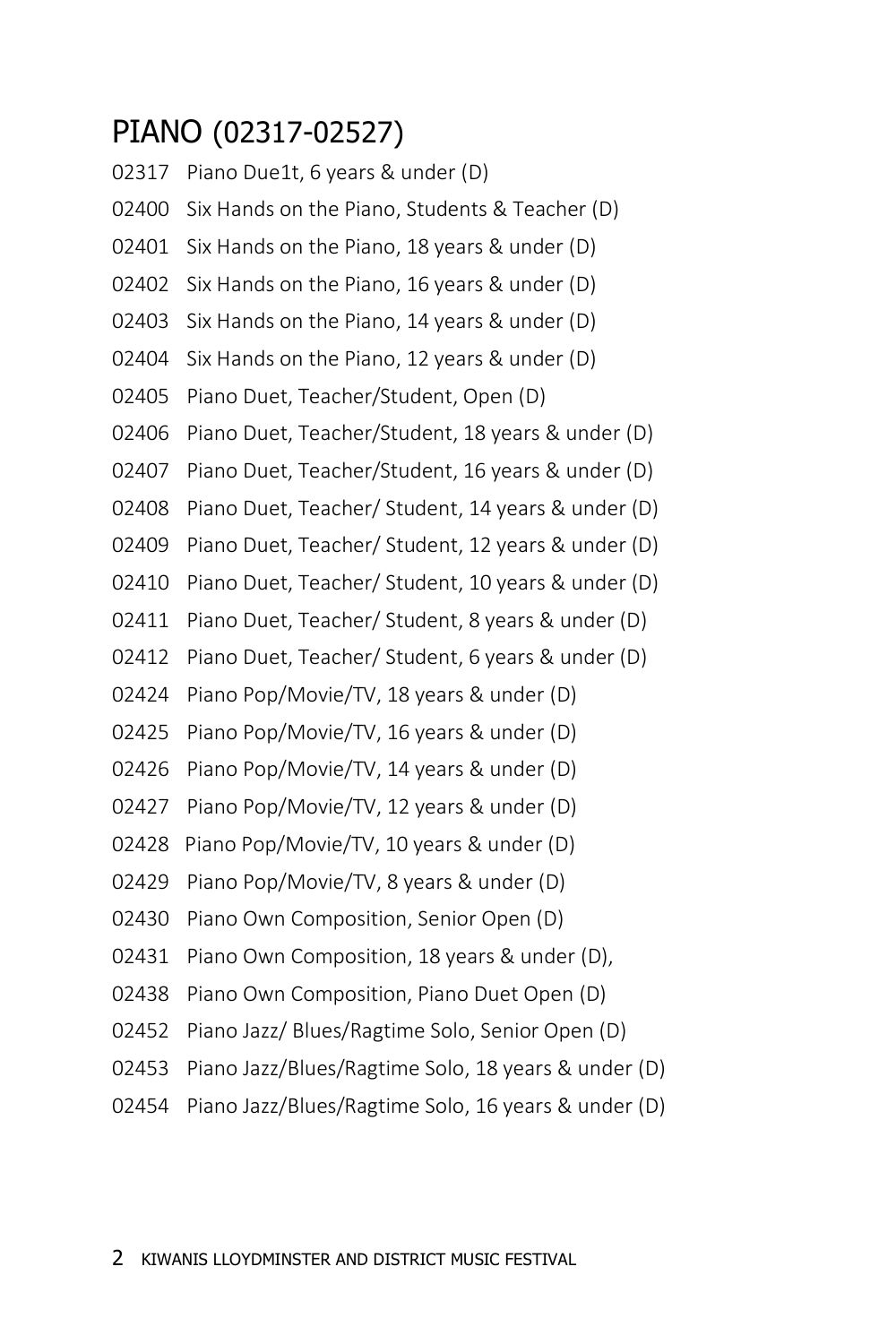- Piano Jazz/Blues/Ragtime Solo, 14 years & under (D)
- Piano Jazz/Blues/Ragtime Solo, 12 years & under (D)
- Piano Jazz/Blues/Ragtime Solo, 10 years & under (D)
- Piano Jazz/Blues/Ragtime Solo, 8 years & under (D)
- Piano Jazz/Blues/Ragtime Duet, 18 years & under (D)
- Piano Jazz/Blues/Ragtime Duet, 16 years & under (D)
- Piano Jazz/Blues/Ragtime Duet, 14 years & under (D)
- Piano Jazz/Blues/Ragtime Duet, 12 years & under (D)
- Piano Jazz/Blues/Ragtime Duet, 10 years & under (D)
- Piano Jazz/Blues/Ragtime Duet, 8 years& under (D)
- Piano Classical Era other than Sonata, 18 years & under (D)
- Piano Classical Era other than Sonata, 16 years & under (D)
- Piano Classical Era other than Sonata, 14 years & under (D)
- Piano Classical Era other than Sonata, 12 years & under (D)
- Piano Classical Era other than Sonata, 10 years & under (D)
- Piano Classical Era other than Sonata, 8 years & under (D)
- Piano Duet can be parent & child, 1st year instruction (D)
- Piano Duet can be parent & child, 2nd year instruction (D)
- Piano Solo Baroque, 6 years & under (D)
- 2nd Year Instruction, 8 years & under (D)
- 2nd Year Instruction, 6 years & under (D)
- 3rd Year Instruction, 13 years & over (D)
- 3rd Year Instruction, 12 years & under (D)
- 3rd Year Instruction, 10 years & under (D)
- 3rd Year Instruction, 8 years & under (D)
- 3rd Year Instruction, 6 years & under (D)

*\*Participants entering into classes 02520-02527 are ineligible to enter classes 20580 and 20582 in the provincial syllabus.*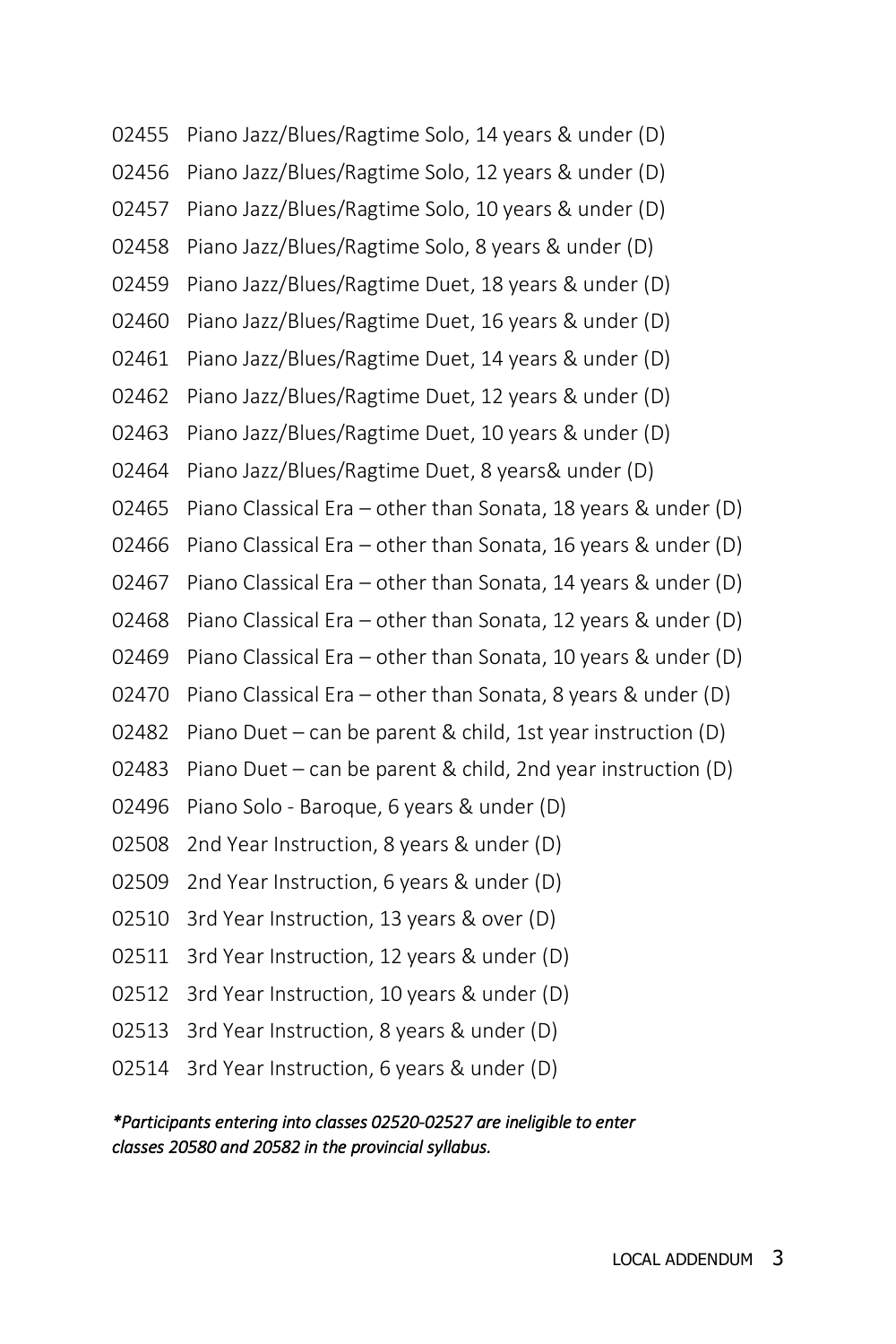- Piano Duet, Parent & Child, Senior Open (D)
- Piano Duet, Parent & Child, 18 years & under (D)
- Piano Duet, Parent & Child, 16 years & under (D)
- Piano Duet, Parent & Child, 14 years & under (D)
- Piano Duet, Parent & Child, 12 years & under (D)
- Piano Duet, Parent & Child, 10 years & under (D)
- Piano Duet, Parent & Child, 8 years & under (D)
- <span id="page-7-0"></span>Piano Duet, Parent & Child, 6 years & under (D)

#### STRINGS (03510-04536)

- Strings Pop/Movie/TV/, Own Choice, Senior Open (D)
- Strings Pop/Movie/TV/, Own Choice, 18 years & under (D)
- Strings Pop/Movie/TV/, Own Choice, 16 years & under (D)
- Strings Pop/Movie/TV/, Own Choice, 14 years & under (D)
- Strings Pop/Movie/TV/, Own Choice, 12 years & under (D)
- Strings Pop/Movie/TV/, Own Choice, 10 years & under (D)
- Strings Pop/Movie TV/Fiddle, Own Choice, 8 years & under (D)
- Strings Own Composition, Senior Open (D)
- Strings Own Composition, 18 years & under (D)
- Strings Own Composition, 16 years & under (D)
- Strings Own Composition, 14 years & under (D)
- Strings Own Composition, 12 years & under (D)
- Strings Own Composition, 10 years & under (D)
- Strings Sacred Solo, Own Choice, Senior Open (D)
- Strings Sacred Solo, Own Choice, 18 years & under (D)
- Strings Sacred Solo, Own Choice, 16 years & under (D)
- Strings Sacred Solo, Own Choice, 14 years & under (D)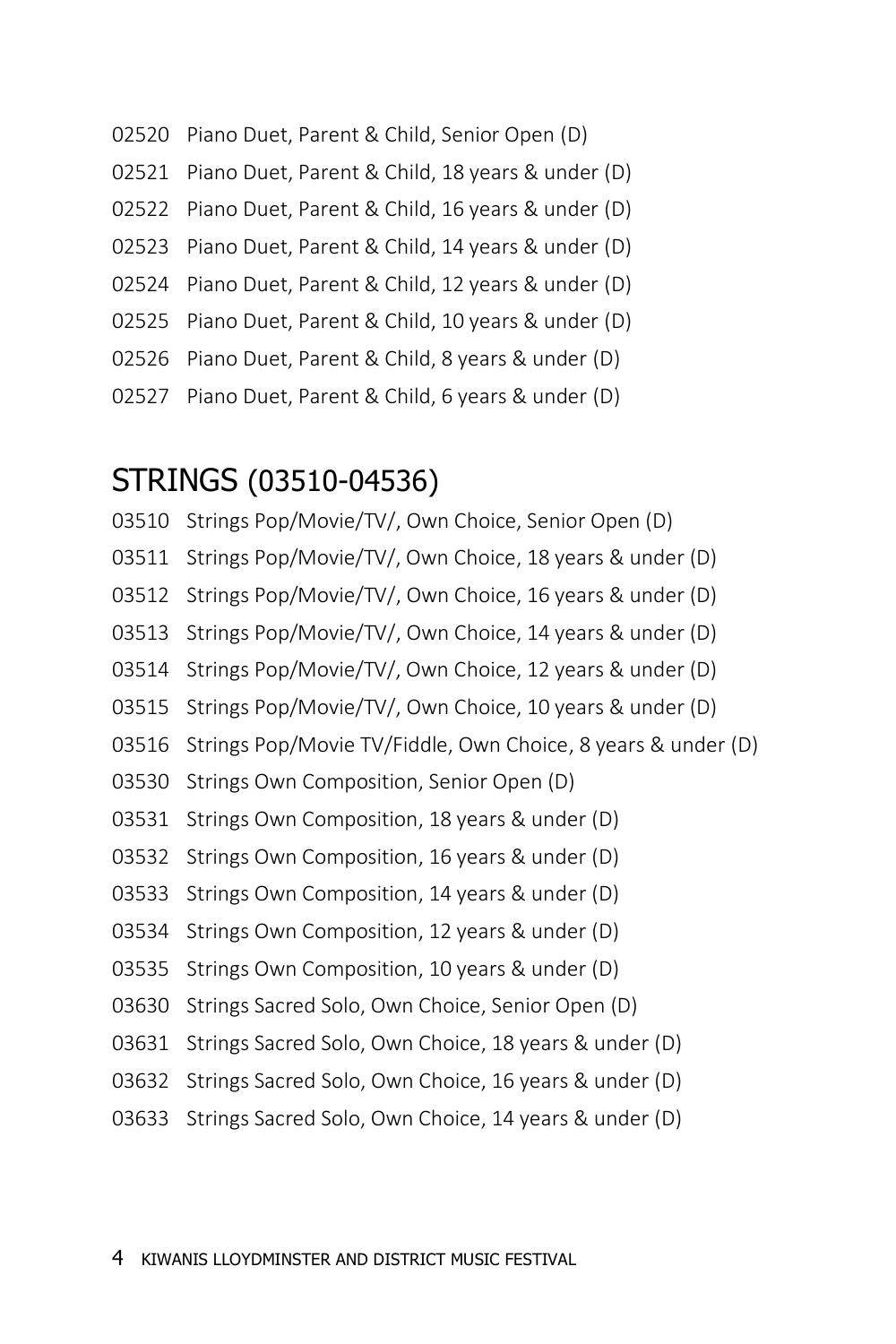- Strings Sacred Solo, Own Choice, 12 years & under (D)
- Strings Sacred Solo, Own Choice, 10 years & under (D)
- Strings Sacred Solo, Own Choice, 8 years & under (D)
- Bass Guitar Solo, Jazz or Funk, Open (D)
- Bass Guitar, Pop/Movie/TV, Open (D)
- Guitar Solo, Pop/Movie/TV, 18 years & under (D)
- Guitar Solo, Pop/Movie/TV, 16 years & under (D)
- Guitar Solo, Pop/Movie/TV, 14 years & under (D)
- Guitar Solo, Pop/Movie/TV, 12 years & under (D)
- Guitar Solo, Pop/Movie/TV, 10 years & under (D)
- Guitar Solo, Pop/Movie/TV, 8 years & under (D)
- Guitar Solo, Own Composition, 15 years & older (D)
- Guitar Solo, Own Composition, 14 years & under (D)
- Guitar Solo, Folk/Sacred/Country, Senior Open (D)
- Guitar Solo, Folk/Sacred/Country, 18 years & under (D)
- Guitar Solo, Folk/Sacred/Country, 16 years & under (D)
- Guitar Solo, Folk/Sacred/Country, 14 years & under (D)
- Guitar Solo, Folk/Sacred/Country, 12 years & under (D)
- Guitar Solo, Folk/Sacred/Country, 10 years & under (D)
- Guitar Solo, Folk/Sacred/Country, 8 years & under (D)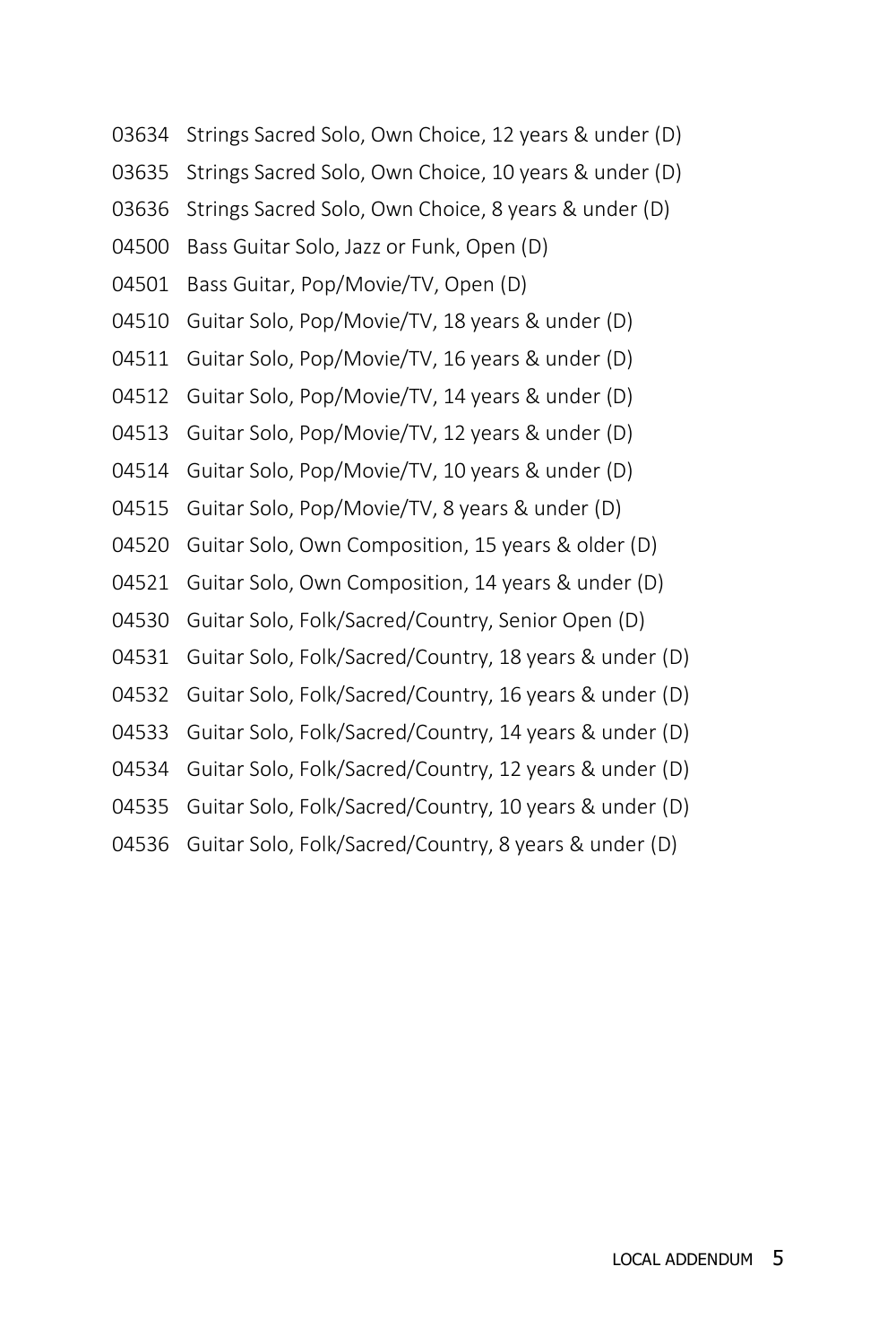#### <span id="page-9-0"></span>WOODWIND (05700-05851)

- Woodwind Pop/Movie/TV, Own Choice, Senior Open (D) Woodwind Pop/Movie/TV, Own Choice, 18 years & under (D) Woodwind Pop/Movie/TV, Own Choice, 16 years & under (D) Woodwind Pop/Movie/TV, Own Choice, 14 years & under (D) Woodwind Pop/Movie/TV, Own Choice, 12 years & under (D) Woodwind Pop/Movie/TV, Own Choice, 10 years & under (D) Woodwind Pop/Movie/TV, Own Choice, 8 years & under (D) Woodwind Solo Canadian Repertoire, Own Choice, 8 yrs & U (D) Woodwind Sacred Solo, Own Choice, Senior Open (D) Woodwind Sacred Solo, Own Choice, 18 years & under (D) Woodwind Sacred Solo, Own Choice, 16 years & under (D) Woodwind Sacred Solo, Own Choice, 14 years & under (D) Woodwind Sacred Solo, Own Choice, 12 years & under (D) Woodwind Sacred Solo, Own Choice, 10 years & under (D) Woodwind Sacred Solo, Own Choice, 8 years & under (D) Woodwind Duet, Teacher/Student, 10 years & under (D) Woodwind Duet, Teacher/Student, 8 years & under (D) Woodwind Duet, 10 years & under (D) Woodwind Ensemble, 10 years & under (D)
- Bagpipes, Open (D)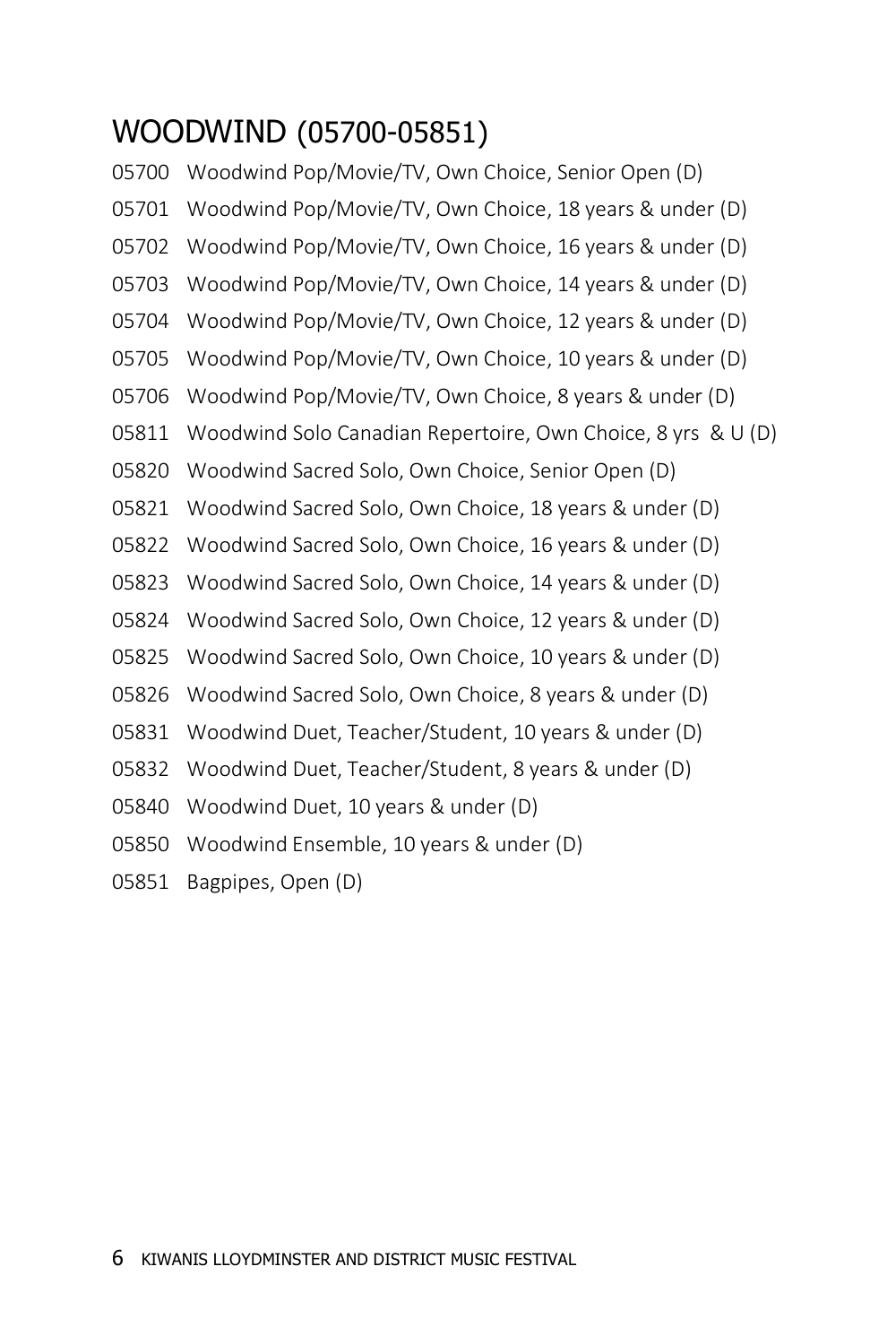## <span id="page-10-0"></span>BRASS (06800-06855)

| 06800 | Brass Pop/Movie/TV, Own Choice, Senior Open (D)      |
|-------|------------------------------------------------------|
| 06801 | Brass Pop/Movie/TV, Own Choice, 18 years & under (D) |
| 06802 | Brass Pop/Movie/TV, Own Choice, 16 years & under (D) |
| 06803 | Brass Pop/Movie/TV, Own Choice, 14 years & under (D) |
| 06804 | Brass Pop/Movie/TV, Own Choice, 12 years & under (D) |
| 06805 | Brass Pop/Movie/TV, Own Choice, 10 years & under (D) |
| 06806 | Brass Pop/ Movie/TV, Own Choice, 8 years & under (D) |
| 06830 | Brass Sacred Solo, Own Choice, Senior Open (D)       |
| 06831 | Brass Sacred Solo, Own Choice, 18 years & under (D)  |
| 06832 | Brass Sacred Solo, Own Choice, 16 years & under (D)  |
| 06833 | Brass Sacred Solo, Own Choice, 14 years & under (D)  |
| 06834 | Brass Sacred Solo, Own Choice, 12 years & under (D)  |
| 06835 | Brass Sacred Solo, Own Choice, 10 years & under (D)  |
| 06836 | Brass Sacred Solo, Own Choice, 8 years & under (D)   |
|       |                                                      |

<span id="page-10-1"></span>Brass Duet, 10 years & under (D)

#### MIXED ENSEMBLE (08950-08975)

#### *\*Participants entering into classes 08950-08955 are ineligible to enter class 80301 in the provincial syllabus.*

- Mixed Instrumental Duet, Senior Open (D)
- Mixed Instrumental Duet, 18 years & under (D)
- Mixed Instrumental Duet, 16 years & under (D)
- Mixed Instrumental Duet, 14 years & under (D)
- Mixed Instrumental Duet, 12 years & under (D)
- Mixed Instrumental Duet, 10 years & under (D)

#### *\*Participants entering into classes 08956-08961 are ineligible to enter class 80300 in the provincial syllabus.*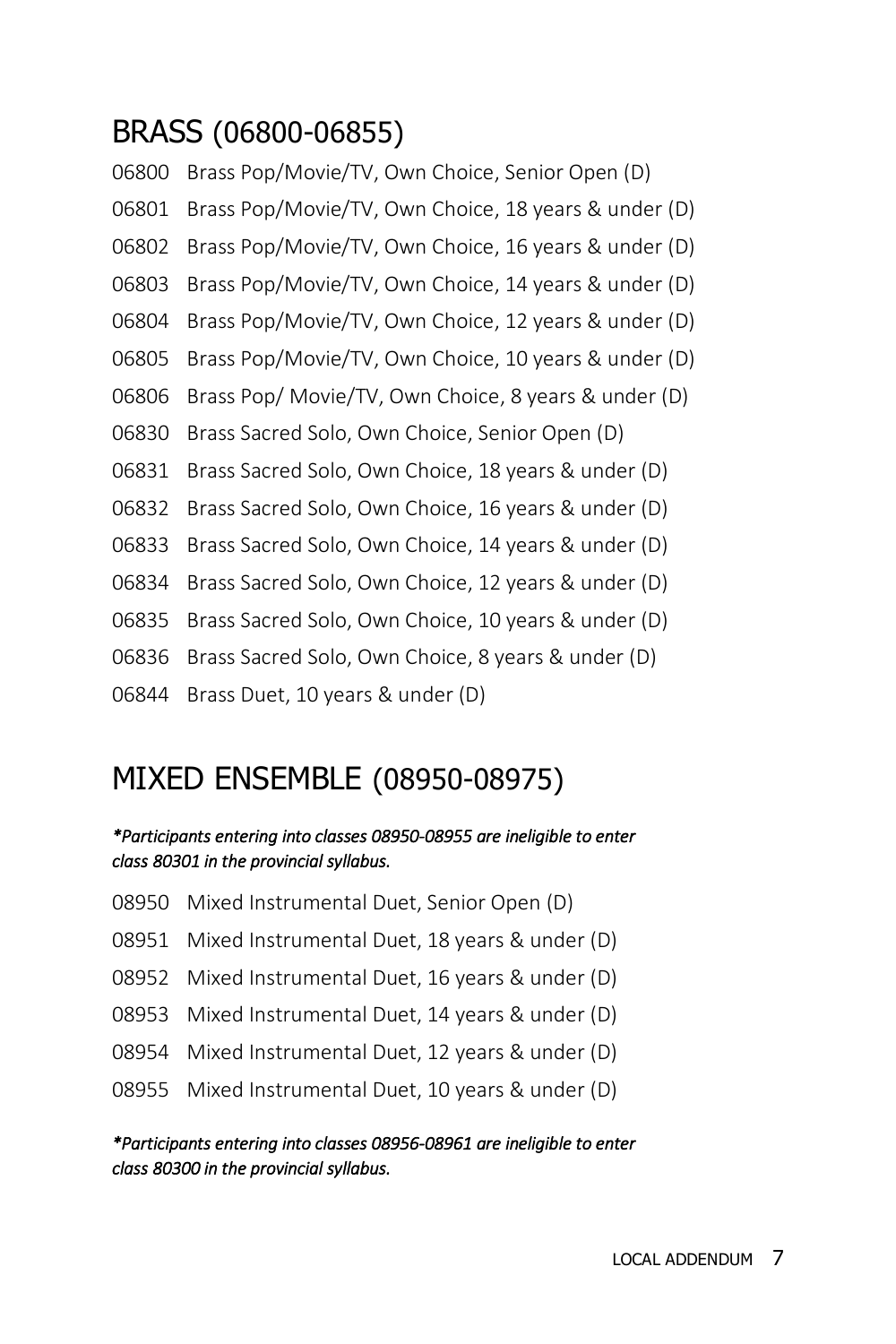- Mixed Instrumental Ensemble, Senior Open (D)
- Mixed Instrumental Ensemble, 18 years & under (D)
- Mixed Instrumental Ensemble, 16 years & under (D)
- Mixed Instrumental Ensemble, 14 years & under (D)
- Mixed Instrumental Ensemble, 12 years & under (D)
- <span id="page-11-0"></span>Mixed Instrumental Ensemble, 10 years & under (D)

## MUSICAL THEATRE (09400-09413)

- Musical Theatre Ensemble, 15 years & over (D)
- Musical Theatre Ensemble, 14 years & under (D)
- Musical Theatre Duet, Teacher & Student, 15 years & over (D)
- <span id="page-11-1"></span>Musical Theatre Duet, Teacher & Student, 14 years & under (D)

## SPOKEN WORD (09500)

Duologue other than Shakespeare, Senior Open (D)